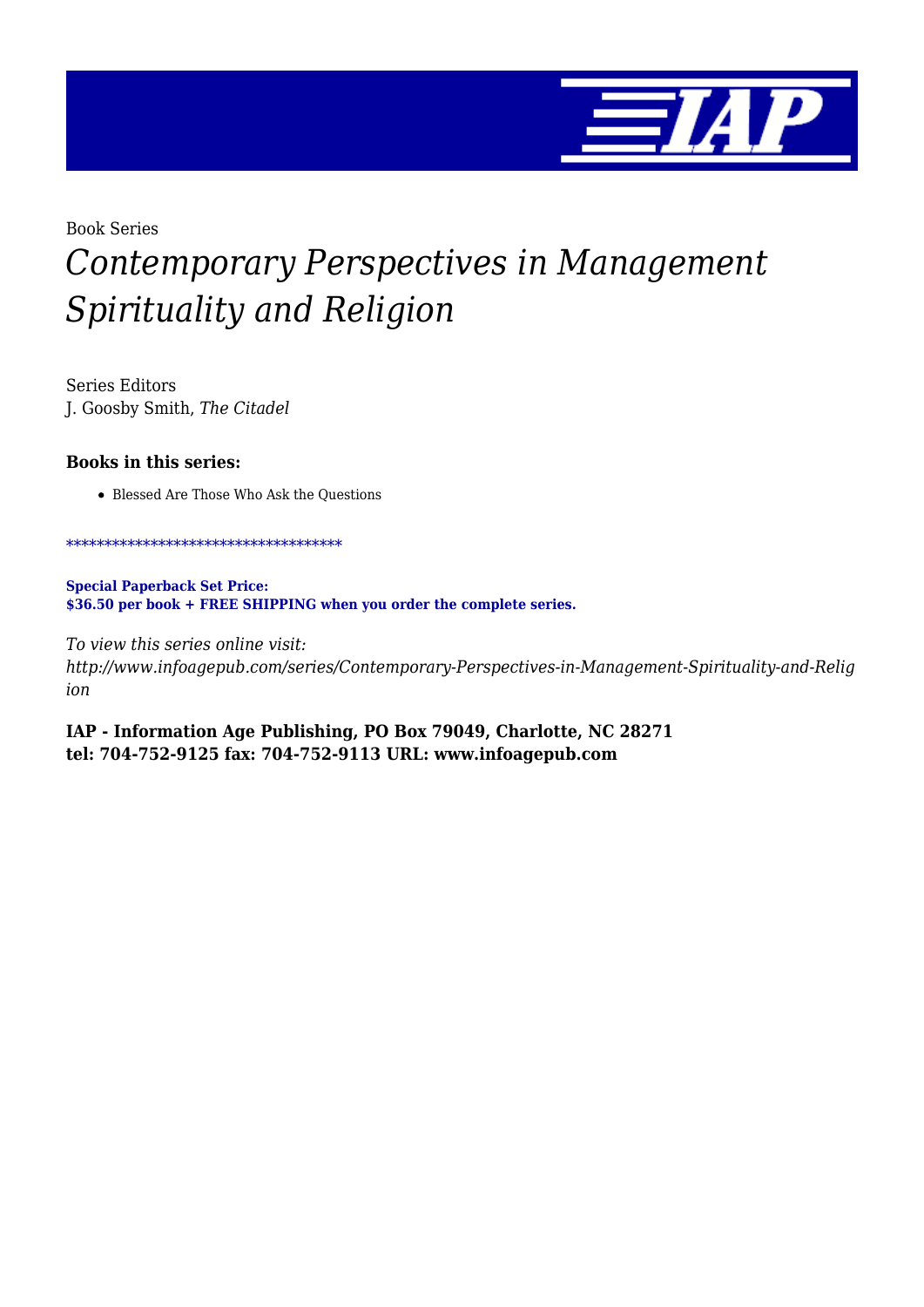

## Blessed Are Those Who Ask the Questions What Should We Be Asking About Management, Leadership, Spirituality, and Religion in Organizations?

J. Goosby Smith, The Citadel; Erin D. Renslow, The Citadel

2021. Paperback 978-1-64802-430-6 \$45.99. Hardcover 978-1-64802-431-3 \$85.99. eBook 978-1-64802-432-0 \$65.

Today's organizational environment is characterized by high levels of cross-cultural, cross-national, and cross-religious communication, conflict, collaboration, and commerce. This environment produces myriad encounters between individuals who embrace different ideologies, religions and spiritual practices. As such, unanswered (and even unasked) questions about management, spirituality, and religion abound. This book, seeks to advance our understanding by asking the big questions.

Blessed are Those Who Ask the Questions: What Should We be Asking About Management, Spirituality, and Religion in Organizations? is intended to be provocative in nature. Its chapters address novel ways that leadership, organizations, and organizational stakeholders mutually impact each other by their similarities and differences in religious, spiritual, and ideological traditions, cultures, and practices. Interdisciplinary in nature and firmly grounded in scholarly literature, this book identifies and maps out bold new trajectories for advancing the study of management spirituality, and religion (including but going far beyond Western, Christian conceptualizations of religion). Sometimes universal, sometimes quite specific, this volume identifies unexplored, underexplored, or unresolved issues in the field and proposes new streams of research. Diverse conceptual, empirical, theoretical, and critical treatments that honor a variety of inquiry styles and research methods push the boundaries of MSR research.

**CONTENTS:** Foreword, *J. Goosby Smith.* Is God Greater Than Tenure? *Quintus R. Jett.* Can Work Be Redeemed Through Play? (Or Why Is Playing Not an Option), *Raymond Carr.* Is the Spirit 'Missing' in the Discourse of Management, Spirituality & Religion? *Shoaib Ul-Haq.* Inspiring Inclusion: What is the Evidence for a Faith-Based Approach to Leadership Development? *Valerie L. Myers.* What Happens When Classical Hollywood Narrative and American Mythos Converge? *Joi Carr.* Should Transformational Leadership Theory Include an Ethics Component? Insights From the Cupbearer to the King, *Tom Clark.* What are the Biblical Roots of Servant Leadership? *Michael J. Mlynarczyk.* The Strategy of Spirituality: How Best Can Spiritual Leadership and Spirituality at Work Support and Sustain Organizational Strategy? A Christian Perspective, *Richard Peters and Joe Ricks.* Motivation or Justification: How Is Religiosity Used in the Decision to Engage in Environmental Sustainability Practices? *Shalei V. K. Simms and Dorothy M. Kirkman.* Is Today's Focus on Innovation Enticing Global Managers Away From Religious and Spiritual Principles? *Matthew Guah.* (What's) the Matter With Babel? *Daniel Q. Vass-Goosby.* Religious and Wealthy: Can One Be Both? *Miles K. Davis and Clifford F. Thies.* How Can an Understanding of and Acknowledgment of the Effects of Sin and Evil Inform Solutions to Organizational and Societal Problems? *Larry G. Daniel.* How Can the Newest Global Religion—the Baha'i Faith—Impact the Future of Business? *Payam Zamani.* "Nuns" to Nones? Revisiting Management, Spirituality, and Religion in the Workplace for the New Generation, *Latha Poonamallee.* About the Contributors.